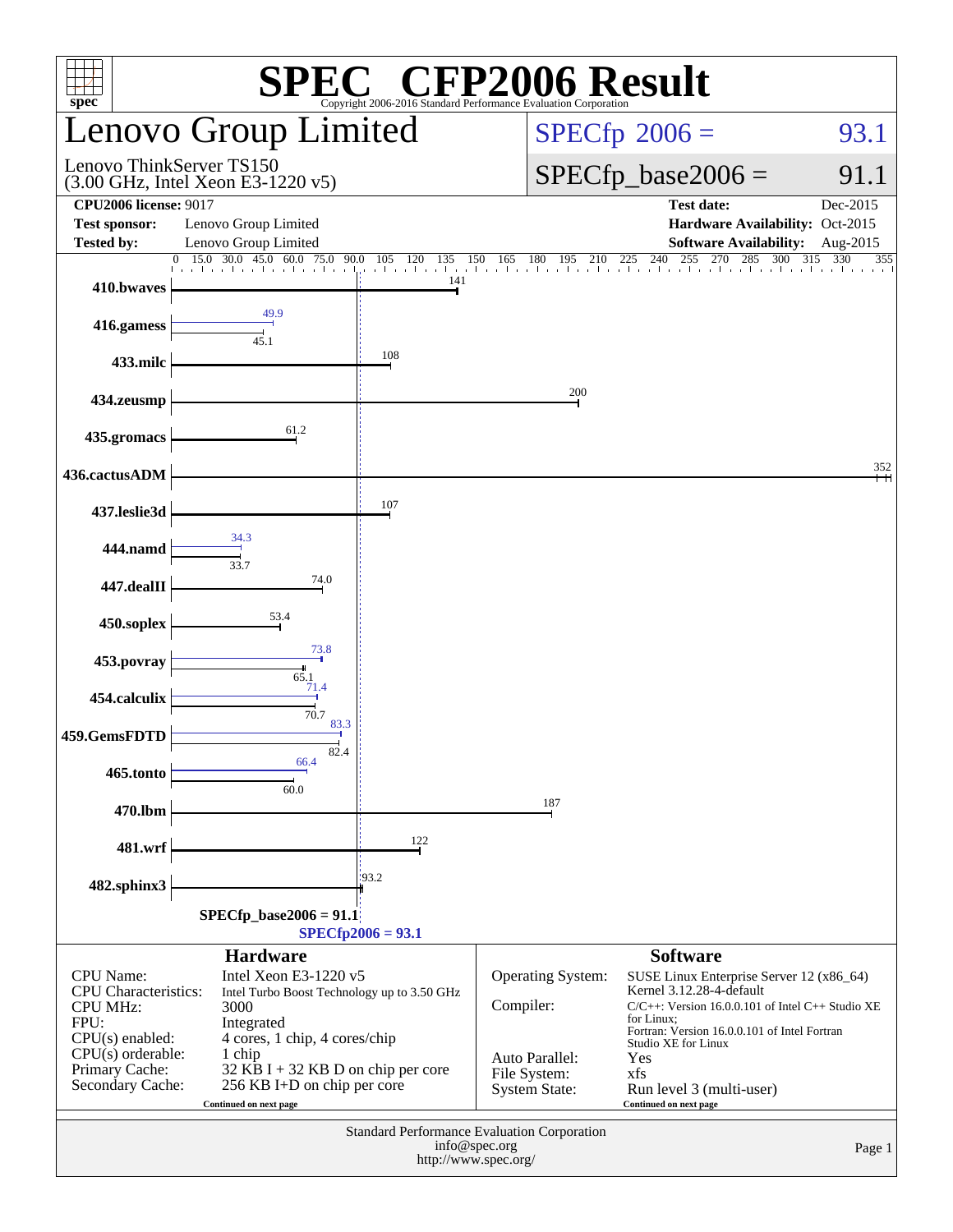

# enovo Group Limited

#### $SPECTp2006 = 93.1$

#### (3.00 GHz, Intel Xeon E3-1220 v5) Lenovo ThinkServer TS150

**[CPU2006 license:](http://www.spec.org/auto/cpu2006/Docs/result-fields.html#CPU2006license)** 9017 **[Test date:](http://www.spec.org/auto/cpu2006/Docs/result-fields.html#Testdate)** Dec-2015

 $SPECfp\_base2006 = 91.1$ 

**[Test sponsor:](http://www.spec.org/auto/cpu2006/Docs/result-fields.html#Testsponsor)** Lenovo Group Limited **[Hardware Availability:](http://www.spec.org/auto/cpu2006/Docs/result-fields.html#HardwareAvailability)** Oct-2015 **[Tested by:](http://www.spec.org/auto/cpu2006/Docs/result-fields.html#Testedby)** Lenovo Group Limited **[Software Availability:](http://www.spec.org/auto/cpu2006/Docs/result-fields.html#SoftwareAvailability)** Aug-2015 [L3 Cache:](http://www.spec.org/auto/cpu2006/Docs/result-fields.html#L3Cache) 8 MB I+D on chip per chip<br>Other Cache: None [Other Cache:](http://www.spec.org/auto/cpu2006/Docs/result-fields.html#OtherCache) [Memory:](http://www.spec.org/auto/cpu2006/Docs/result-fields.html#Memory) 32 GB (4 x 8 GB 2Rx8 PC4-2133P-U) [Disk Subsystem:](http://www.spec.org/auto/cpu2006/Docs/result-fields.html#DiskSubsystem) 1 x 800 GB SATA SSD [Other Hardware:](http://www.spec.org/auto/cpu2006/Docs/result-fields.html#OtherHardware) None [Base Pointers:](http://www.spec.org/auto/cpu2006/Docs/result-fields.html#BasePointers) 64-bit<br>Peak Pointers: 32/64-bit [Peak Pointers:](http://www.spec.org/auto/cpu2006/Docs/result-fields.html#PeakPointers) [Other Software:](http://www.spec.org/auto/cpu2006/Docs/result-fields.html#OtherSoftware) None

| Results Table          |                                                                                                          |              |                |       |                |       |                |              |                |              |                |              |
|------------------------|----------------------------------------------------------------------------------------------------------|--------------|----------------|-------|----------------|-------|----------------|--------------|----------------|--------------|----------------|--------------|
|                        | <b>Base</b>                                                                                              |              |                |       | <b>Peak</b>    |       |                |              |                |              |                |              |
| <b>Benchmark</b>       | <b>Seconds</b>                                                                                           | <b>Ratio</b> | <b>Seconds</b> | Ratio | <b>Seconds</b> | Ratio | <b>Seconds</b> | <b>Ratio</b> | <b>Seconds</b> | <b>Ratio</b> | <b>Seconds</b> | <b>Ratio</b> |
| 410.bwayes             | 96.6                                                                                                     | <u>141</u>   | 96.5           | 141   | 96.9           | 140   | 96.6           | <u>141</u>   | 96.5           | 141          | 96.9           | 140          |
| 416.gamess             | 434                                                                                                      | 45.1         | 435            | 45.1  | 434            | 45.1  | 392            | 49.9         | 392            | 49.9         | 392            | 49.9         |
| $ 433 \text{.}$ milc   | 85.2                                                                                                     | 108          | 85.2           | 108   | 85.2           | 108   | 85.2           | 108          | 85.2           | 108          | 85.2           | 108          |
| 434.zeusmp             | 45.5                                                                                                     | 200          | 45.5           | 200   | 45.5           | 200   | 45.5           | 200          | 45.5           | 200          | 45.5           | 200          |
| $435$ .gromacs         | 117                                                                                                      | 61.2         | 117            | 61.2  | 117            | 61.1  | <b>117</b>     | 61.2         | 117            | 61.2         | 117            | 61.1         |
| 436.cactusADM          | 34.4                                                                                                     | 347          | 33.8           | 354   | 34.0           | 352   | 34.4           | 347          | 33.8           | 354          | 34.0           | 352          |
| 437.leslie3d           | 87.7                                                                                                     | 107          | 87.5           | 107   | 87.5           | 107   | 87.7           | 107          | 87.5           | 107          | 87.5           | 107          |
| 444.namd               | 238                                                                                                      | 33.7         | 238            | 33.7  | 238            | 33.7  | 234            | 34.3         | 234            | 34.3         | 234            | 34.3         |
| $ 447 \text{.}$ dealII | 155                                                                                                      | 74.0         | 155            | 74.0  | 155            | 74.0  | 155            | 74.0         | 155            | 74.0         | 155            | 74.0         |
| $450$ .soplex          | 156                                                                                                      | 53.4         | 156            | 53.3  | 156            | 53.4  | 156            | 53.4         | 156            | 53.3         | 156            | 53.4         |
| 453.povray             | 81.2                                                                                                     | 65.5         | 81.8           | 65.1  | 82.3           | 64.6  | 72.1           | <b>73.8</b>  | 71.8           | 74.1         | 72.4           | 73.5         |
| $ 454$ .calculix       | 117                                                                                                      | 70.7         | <b>117</b>     | 70.7  | 117            | 70.7  | <b>115</b>     | 71.4         | 115            | 71.8         | 116            | 71.4         |
| 459.GemsFDTD           | 129                                                                                                      | 82.4         | 129            | 82.4  | 129            | 82.3  | 127            | 83.3         | 127            | 83.2         | 127            | 83.3         |
| $ 465$ .tonto          | 164                                                                                                      | 60.1         | 164            | 60.0  | 164            | 60.0  | 148            | 66.4         | 148            | 66.4         | 148            | 66.4         |
| 470.lbm                | 73.4                                                                                                     | 187          | 73.4           | 187   | 73.4           | 187   | 73.4           | 187          | 73.4           | 187          | 73.4           | 187          |
| 481.wrf                | 91.4                                                                                                     | 122          | 91.5           | 122   | 91.6           | 122   | 91.4           | 122          | 91.5           | <u>122</u>   | 91.6           | 122          |
| 482.sphinx3            | 208                                                                                                      | 93.8         | 210            | 92.7  | 209            | 93.2  | 208            | 93.8         | 210            | 92.7         | 209            | 93.2         |
|                        | Results appear in the order in which they were run. Bold underlined text indicates a median measurement. |              |                |       |                |       |                |              |                |              |                |              |

**[Results Table](http://www.spec.org/auto/cpu2006/Docs/result-fields.html#ResultsTable)**

#### **[Operating System Notes](http://www.spec.org/auto/cpu2006/Docs/result-fields.html#OperatingSystemNotes)**

Stack size set to unlimited using "ulimit -s unlimited"

#### **[Platform Notes](http://www.spec.org/auto/cpu2006/Docs/result-fields.html#PlatformNotes)**

BIOS configuration: EIST Support set to Enabled C1E Support set to Enabled C State Support set to Enabled Turbo Mode set to Enable Sysinfo program /home/cpu2006-1.2-ic16.0/config/sysinfo.rev6914 \$Rev: 6914 \$ \$Date:: 2014-06-25 #\$ e3fbb8667b5a285932ceab81e28219e1 running on TS150 Wed Dec 30 16:42:07 2015

 This section contains SUT (System Under Test) info as seen by Continued on next page

> Standard Performance Evaluation Corporation [info@spec.org](mailto:info@spec.org) <http://www.spec.org/>

#### Page 2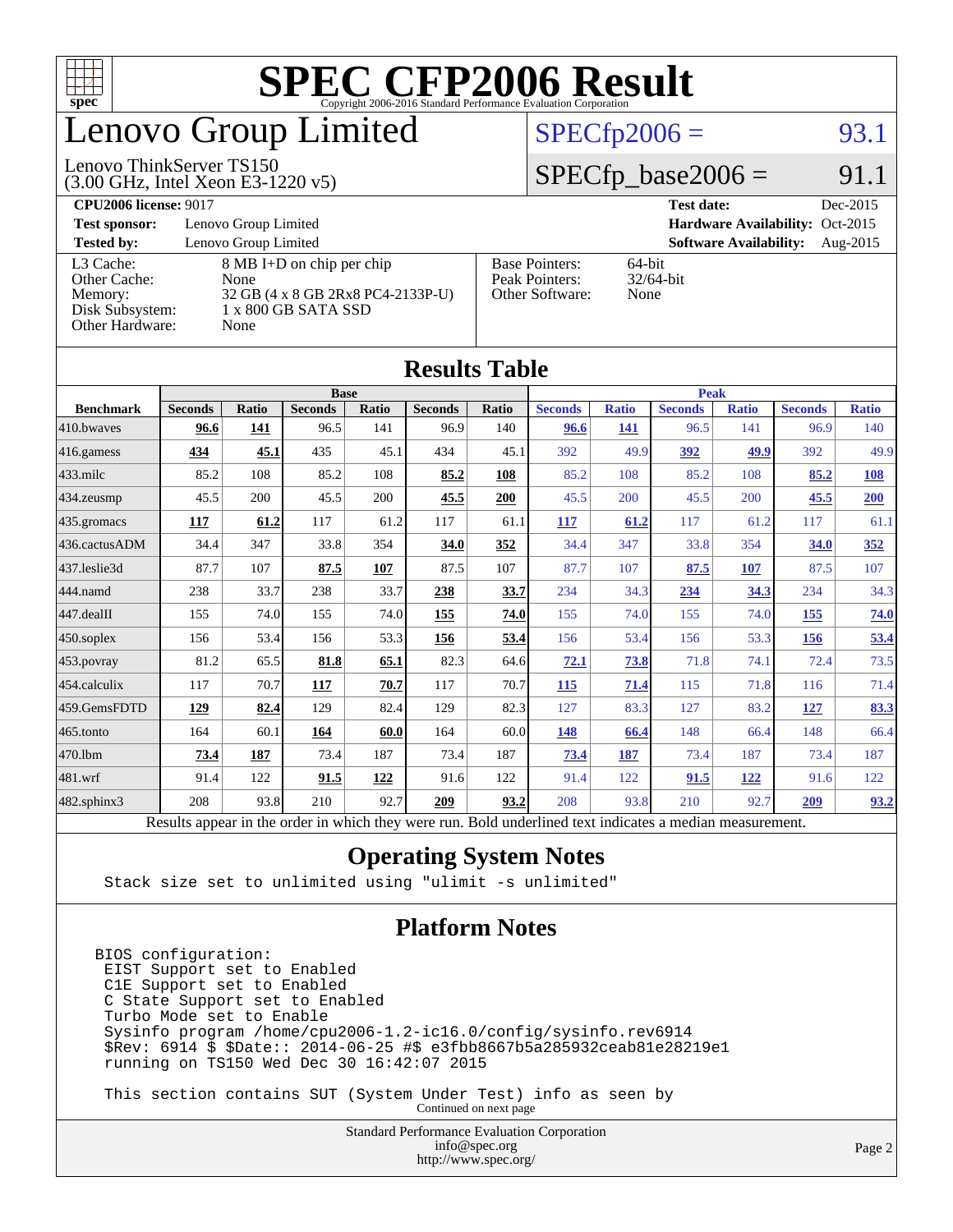

enovo Group Limited

 $SPECTp2006 = 93.1$ 

(3.00 GHz, Intel Xeon E3-1220 v5) Lenovo ThinkServer TS150

 $SPECTp\_base2006 = 91.1$ 

**[Test sponsor:](http://www.spec.org/auto/cpu2006/Docs/result-fields.html#Testsponsor)** Lenovo Group Limited **[Hardware Availability:](http://www.spec.org/auto/cpu2006/Docs/result-fields.html#HardwareAvailability)** Oct-2015

**[CPU2006 license:](http://www.spec.org/auto/cpu2006/Docs/result-fields.html#CPU2006license)** 9017 **[Test date:](http://www.spec.org/auto/cpu2006/Docs/result-fields.html#Testdate)** Dec-2015 **[Tested by:](http://www.spec.org/auto/cpu2006/Docs/result-fields.html#Testedby)** Lenovo Group Limited **[Software Availability:](http://www.spec.org/auto/cpu2006/Docs/result-fields.html#SoftwareAvailability)** Aug-2015

#### **[Platform Notes \(Continued\)](http://www.spec.org/auto/cpu2006/Docs/result-fields.html#PlatformNotes)**

Standard Performance Evaluation Corporation [info@spec.org](mailto:info@spec.org) <http://www.spec.org/> Page 3 some common utilities. To remove or add to this section, see: <http://www.spec.org/cpu2006/Docs/config.html#sysinfo> From /proc/cpuinfo model name : Intel(R) Xeon(R) CPU E3-1220 v5 @ 3.00GHz 1 "physical id"s (chips) 4 "processors" cores, siblings (Caution: counting these is hw and system dependent. The following excerpts from /proc/cpuinfo might not be reliable. Use with caution.) cpu cores : 4 siblings : 4 physical 0: cores 0 1 2 3 cache size : 8192 KB From /proc/meminfo<br>MemTotal: 32933544 kB HugePages\_Total: 0<br>Hugepagesize: 2048 kB Hugepagesize: From /etc/\*release\* /etc/\*version\* SuSE-release: SUSE Linux Enterprise Server 12 (x86\_64) VERSION = 12 PATCHLEVEL = 0 # This file is deprecated and will be removed in a future service pack or release. # Please check /etc/os-release for details about this release. os-release: NAME="SLES" VERSION="12" VERSION\_ID="12" PRETTY\_NAME="SUSE Linux Enterprise Server 12" ID="sles" ANSI\_COLOR="0;32" CPE\_NAME="cpe:/o:suse:sles:12" uname -a: Linux TS150 3.12.28-4-default #1 SMP Thu Sep 25 17:02:34 UTC 2014 (9879bd4) x86\_64 x86\_64 x86\_64 GNU/Linux run-level 3 Dec 28 11:32 SPEC is set to: /home/cpu2006-1.2-ic16.0 Filesystem Type Size Used Avail Use% Mounted on<br>
/dev/sda3 xfs 693G 27G 667G 4% /home /dev/sda3 xfs 693G 27G 667G 4% /home Additional information from dmidecode: Warning: Use caution when you interpret this section. The 'dmidecode' program reads system data which is "intended to allow hardware to be accurately determined", but the intent may not be met, as there are frequent changes to hardware, firmware, and the "DMTF SMBIOS" standard.<br>Continued on next page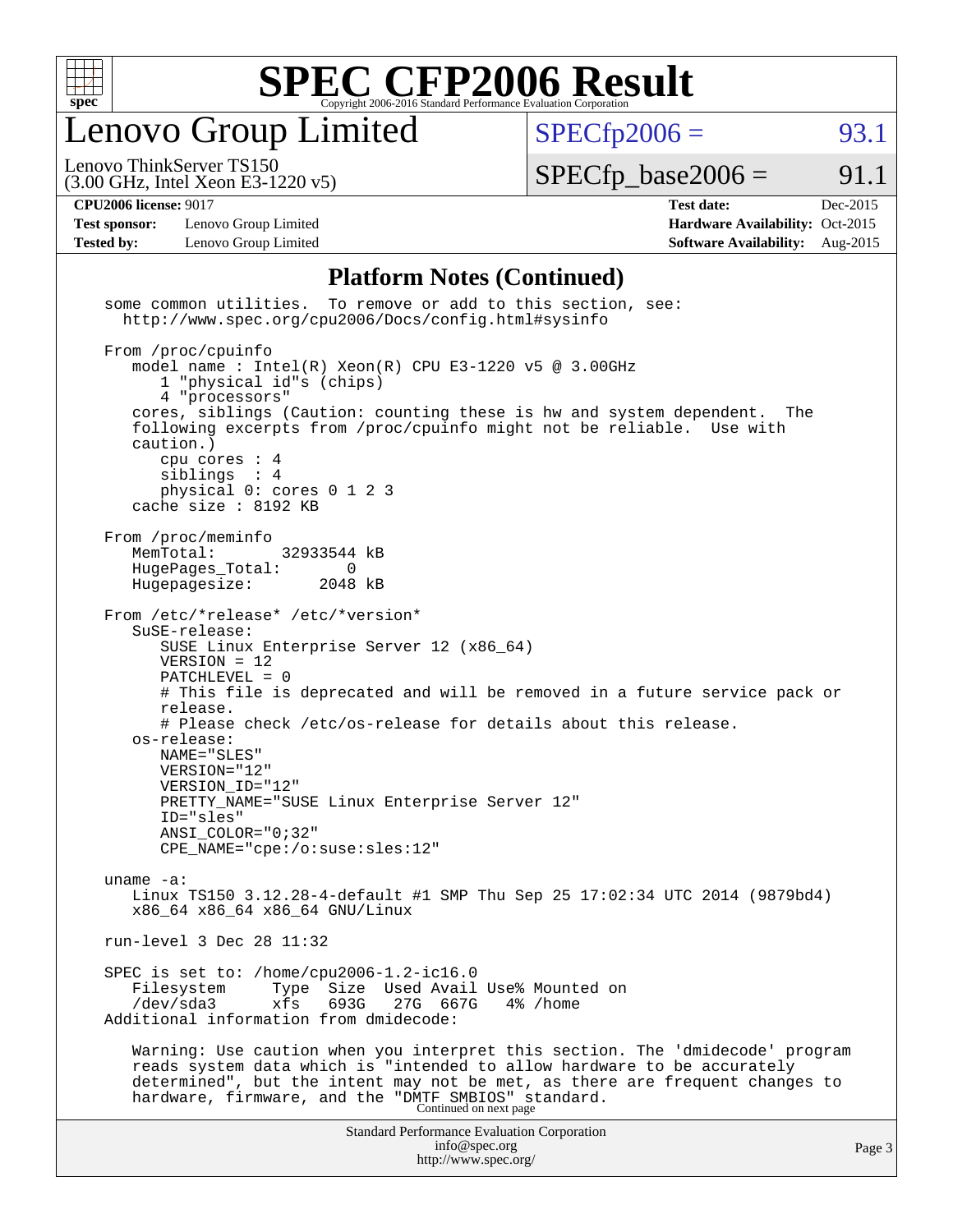

## enovo Group Limited

 $SPECTp2006 = 93.1$ 

(3.00 GHz, Intel Xeon E3-1220 v5) Lenovo ThinkServer TS150

 $SPECfp\_base2006 = 91.1$ 

**[Test sponsor:](http://www.spec.org/auto/cpu2006/Docs/result-fields.html#Testsponsor)** Lenovo Group Limited **[Hardware Availability:](http://www.spec.org/auto/cpu2006/Docs/result-fields.html#HardwareAvailability)** Oct-2015

**[CPU2006 license:](http://www.spec.org/auto/cpu2006/Docs/result-fields.html#CPU2006license)** 9017 **[Test date:](http://www.spec.org/auto/cpu2006/Docs/result-fields.html#Testdate)** Dec-2015 **[Tested by:](http://www.spec.org/auto/cpu2006/Docs/result-fields.html#Testedby)** Lenovo Group Limited **[Software Availability:](http://www.spec.org/auto/cpu2006/Docs/result-fields.html#SoftwareAvailability)** Aug-2015

#### **[Platform Notes \(Continued\)](http://www.spec.org/auto/cpu2006/Docs/result-fields.html#PlatformNotes)**

 BIOS LENOVO FWKT32A 12/25/2015 Memory: 4x Samsung M378A1G43DB0-CPB 8 GB 2 rank 2133 MHz

(End of data from sysinfo program)

#### **[General Notes](http://www.spec.org/auto/cpu2006/Docs/result-fields.html#GeneralNotes)**

Environment variables set by runspec before the start of the run: KMP\_AFFINITY = "granularity=fine,compact,1,0" LD\_LIBRARY\_PATH = "/home/cpu2006-1.2-ic16.0/libs/32:/home/cpu2006-1.2-ic16.0/libs/64:/home/cpu2006-1.2-ic16.0/sh" OMP\_NUM\_THREADS = "4"

 Binaries compiled on a system with 1x Intel Core i5-4670K CPU + 32GB memory using RedHat EL 7.1 Transparent Huge Pages enabled with: echo always > /sys/kernel/mm/transparent\_hugepage/enabled

### **[Base Compiler Invocation](http://www.spec.org/auto/cpu2006/Docs/result-fields.html#BaseCompilerInvocation)**

[C benchmarks](http://www.spec.org/auto/cpu2006/Docs/result-fields.html#Cbenchmarks):  $\frac{1}{2}$  cc  $-$  m64

[C++ benchmarks:](http://www.spec.org/auto/cpu2006/Docs/result-fields.html#CXXbenchmarks) [icpc -m64](http://www.spec.org/cpu2006/results/res2016q1/cpu2006-20160125-38868.flags.html#user_CXXbase_intel_icpc_64bit_bedb90c1146cab66620883ef4f41a67e)

[Fortran benchmarks](http://www.spec.org/auto/cpu2006/Docs/result-fields.html#Fortranbenchmarks): [ifort -m64](http://www.spec.org/cpu2006/results/res2016q1/cpu2006-20160125-38868.flags.html#user_FCbase_intel_ifort_64bit_ee9d0fb25645d0210d97eb0527dcc06e)

[Benchmarks using both Fortran and C](http://www.spec.org/auto/cpu2006/Docs/result-fields.html#BenchmarksusingbothFortranandC): [icc -m64](http://www.spec.org/cpu2006/results/res2016q1/cpu2006-20160125-38868.flags.html#user_CC_FCbase_intel_icc_64bit_0b7121f5ab7cfabee23d88897260401c) [ifort -m64](http://www.spec.org/cpu2006/results/res2016q1/cpu2006-20160125-38868.flags.html#user_CC_FCbase_intel_ifort_64bit_ee9d0fb25645d0210d97eb0527dcc06e)

### **[Base Portability Flags](http://www.spec.org/auto/cpu2006/Docs/result-fields.html#BasePortabilityFlags)**

| 410.bwaves: - DSPEC CPU LP64                 |  |
|----------------------------------------------|--|
| 416.gamess: -DSPEC_CPU_LP64                  |  |
| 433.milc: - DSPEC_CPU LP64                   |  |
| 434.zeusmp: -DSPEC_CPU_LP64                  |  |
| 435.gromacs: -DSPEC_CPU_LP64 -nofor_main     |  |
| 436.cactusADM: - DSPEC CPU LP64 - nofor main |  |
| 437.leslie3d: -DSPEC CPU LP64                |  |
| 444.namd: - DSPEC_CPU_LP64                   |  |
| 447.dealII: -DSPEC CPU LP64                  |  |
| 450.soplex: -DSPEC_CPU_LP64                  |  |
| 453.povray: -DSPEC CPU LP64                  |  |

Continued on next page

Standard Performance Evaluation Corporation [info@spec.org](mailto:info@spec.org) <http://www.spec.org/>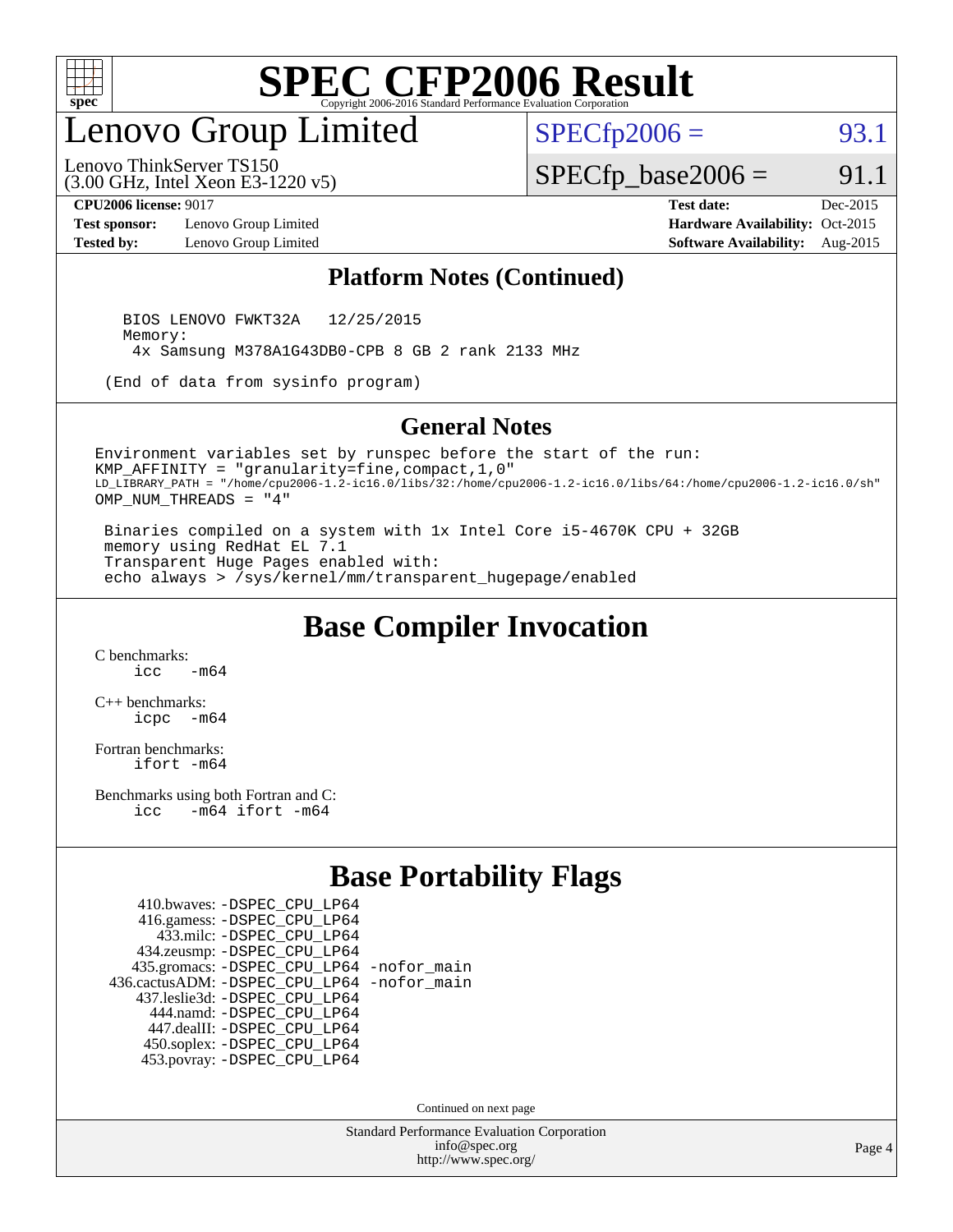

enovo Group Limited

Lenovo ThinkServer TS150

 $SPECTp2006 = 93.1$ 

 $SPECTp\_base2006 = 91.1$ 

**[Test sponsor:](http://www.spec.org/auto/cpu2006/Docs/result-fields.html#Testsponsor)** Lenovo Group Limited **[Hardware Availability:](http://www.spec.org/auto/cpu2006/Docs/result-fields.html#HardwareAvailability)** Oct-2015

(3.00 GHz, Intel Xeon E3-1220 v5)

**[CPU2006 license:](http://www.spec.org/auto/cpu2006/Docs/result-fields.html#CPU2006license)** 9017 **[Test date:](http://www.spec.org/auto/cpu2006/Docs/result-fields.html#Testdate)** Dec-2015 **[Tested by:](http://www.spec.org/auto/cpu2006/Docs/result-fields.html#Testedby)** Lenovo Group Limited **[Software Availability:](http://www.spec.org/auto/cpu2006/Docs/result-fields.html#SoftwareAvailability)** Aug-2015

### **[Base Portability Flags \(Continued\)](http://www.spec.org/auto/cpu2006/Docs/result-fields.html#BasePortabilityFlags)**

 454.calculix: [-DSPEC\\_CPU\\_LP64](http://www.spec.org/cpu2006/results/res2016q1/cpu2006-20160125-38868.flags.html#suite_basePORTABILITY454_calculix_DSPEC_CPU_LP64) [-nofor\\_main](http://www.spec.org/cpu2006/results/res2016q1/cpu2006-20160125-38868.flags.html#user_baseLDPORTABILITY454_calculix_f-nofor_main) 459.GemsFDTD: [-DSPEC\\_CPU\\_LP64](http://www.spec.org/cpu2006/results/res2016q1/cpu2006-20160125-38868.flags.html#suite_basePORTABILITY459_GemsFDTD_DSPEC_CPU_LP64) 465.tonto: [-DSPEC\\_CPU\\_LP64](http://www.spec.org/cpu2006/results/res2016q1/cpu2006-20160125-38868.flags.html#suite_basePORTABILITY465_tonto_DSPEC_CPU_LP64) 470.lbm: [-DSPEC\\_CPU\\_LP64](http://www.spec.org/cpu2006/results/res2016q1/cpu2006-20160125-38868.flags.html#suite_basePORTABILITY470_lbm_DSPEC_CPU_LP64) 481.wrf: [-DSPEC\\_CPU\\_LP64](http://www.spec.org/cpu2006/results/res2016q1/cpu2006-20160125-38868.flags.html#suite_basePORTABILITY481_wrf_DSPEC_CPU_LP64) [-DSPEC\\_CPU\\_CASE\\_FLAG](http://www.spec.org/cpu2006/results/res2016q1/cpu2006-20160125-38868.flags.html#b481.wrf_baseCPORTABILITY_DSPEC_CPU_CASE_FLAG) [-DSPEC\\_CPU\\_LINUX](http://www.spec.org/cpu2006/results/res2016q1/cpu2006-20160125-38868.flags.html#b481.wrf_baseCPORTABILITY_DSPEC_CPU_LINUX) 482.sphinx3: [-DSPEC\\_CPU\\_LP64](http://www.spec.org/cpu2006/results/res2016q1/cpu2006-20160125-38868.flags.html#suite_basePORTABILITY482_sphinx3_DSPEC_CPU_LP64)

## **[Base Optimization Flags](http://www.spec.org/auto/cpu2006/Docs/result-fields.html#BaseOptimizationFlags)**

[C benchmarks](http://www.spec.org/auto/cpu2006/Docs/result-fields.html#Cbenchmarks):

[-xCORE-AVX2](http://www.spec.org/cpu2006/results/res2016q1/cpu2006-20160125-38868.flags.html#user_CCbase_f-xAVX2_5f5fc0cbe2c9f62c816d3e45806c70d7) [-ipo](http://www.spec.org/cpu2006/results/res2016q1/cpu2006-20160125-38868.flags.html#user_CCbase_f-ipo) [-O3](http://www.spec.org/cpu2006/results/res2016q1/cpu2006-20160125-38868.flags.html#user_CCbase_f-O3) [-no-prec-div](http://www.spec.org/cpu2006/results/res2016q1/cpu2006-20160125-38868.flags.html#user_CCbase_f-no-prec-div) [-parallel](http://www.spec.org/cpu2006/results/res2016q1/cpu2006-20160125-38868.flags.html#user_CCbase_f-parallel) [-opt-prefetch](http://www.spec.org/cpu2006/results/res2016q1/cpu2006-20160125-38868.flags.html#user_CCbase_f-opt-prefetch) [-ansi-alias](http://www.spec.org/cpu2006/results/res2016q1/cpu2006-20160125-38868.flags.html#user_CCbase_f-ansi-alias)

[C++ benchmarks:](http://www.spec.org/auto/cpu2006/Docs/result-fields.html#CXXbenchmarks) [-xCORE-AVX2](http://www.spec.org/cpu2006/results/res2016q1/cpu2006-20160125-38868.flags.html#user_CXXbase_f-xAVX2_5f5fc0cbe2c9f62c816d3e45806c70d7) [-ipo](http://www.spec.org/cpu2006/results/res2016q1/cpu2006-20160125-38868.flags.html#user_CXXbase_f-ipo) [-O3](http://www.spec.org/cpu2006/results/res2016q1/cpu2006-20160125-38868.flags.html#user_CXXbase_f-O3) [-no-prec-div](http://www.spec.org/cpu2006/results/res2016q1/cpu2006-20160125-38868.flags.html#user_CXXbase_f-no-prec-div) [-opt-prefetch](http://www.spec.org/cpu2006/results/res2016q1/cpu2006-20160125-38868.flags.html#user_CXXbase_f-opt-prefetch) [-ansi-alias](http://www.spec.org/cpu2006/results/res2016q1/cpu2006-20160125-38868.flags.html#user_CXXbase_f-ansi-alias)

[Fortran benchmarks](http://www.spec.org/auto/cpu2006/Docs/result-fields.html#Fortranbenchmarks): [-xCORE-AVX2](http://www.spec.org/cpu2006/results/res2016q1/cpu2006-20160125-38868.flags.html#user_FCbase_f-xAVX2_5f5fc0cbe2c9f62c816d3e45806c70d7) [-ipo](http://www.spec.org/cpu2006/results/res2016q1/cpu2006-20160125-38868.flags.html#user_FCbase_f-ipo) [-O3](http://www.spec.org/cpu2006/results/res2016q1/cpu2006-20160125-38868.flags.html#user_FCbase_f-O3) [-no-prec-div](http://www.spec.org/cpu2006/results/res2016q1/cpu2006-20160125-38868.flags.html#user_FCbase_f-no-prec-div) [-parallel](http://www.spec.org/cpu2006/results/res2016q1/cpu2006-20160125-38868.flags.html#user_FCbase_f-parallel) [-opt-prefetch](http://www.spec.org/cpu2006/results/res2016q1/cpu2006-20160125-38868.flags.html#user_FCbase_f-opt-prefetch)

[Benchmarks using both Fortran and C](http://www.spec.org/auto/cpu2006/Docs/result-fields.html#BenchmarksusingbothFortranandC): [-xCORE-AVX2](http://www.spec.org/cpu2006/results/res2016q1/cpu2006-20160125-38868.flags.html#user_CC_FCbase_f-xAVX2_5f5fc0cbe2c9f62c816d3e45806c70d7) [-ipo](http://www.spec.org/cpu2006/results/res2016q1/cpu2006-20160125-38868.flags.html#user_CC_FCbase_f-ipo) [-O3](http://www.spec.org/cpu2006/results/res2016q1/cpu2006-20160125-38868.flags.html#user_CC_FCbase_f-O3) [-no-prec-div](http://www.spec.org/cpu2006/results/res2016q1/cpu2006-20160125-38868.flags.html#user_CC_FCbase_f-no-prec-div) [-parallel](http://www.spec.org/cpu2006/results/res2016q1/cpu2006-20160125-38868.flags.html#user_CC_FCbase_f-parallel) [-opt-prefetch](http://www.spec.org/cpu2006/results/res2016q1/cpu2006-20160125-38868.flags.html#user_CC_FCbase_f-opt-prefetch) [-ansi-alias](http://www.spec.org/cpu2006/results/res2016q1/cpu2006-20160125-38868.flags.html#user_CC_FCbase_f-ansi-alias)

### **[Peak Compiler Invocation](http://www.spec.org/auto/cpu2006/Docs/result-fields.html#PeakCompilerInvocation)**

 $C$  benchmarks:<br>icc  $-m64$ 

[C++ benchmarks:](http://www.spec.org/auto/cpu2006/Docs/result-fields.html#CXXbenchmarks) [icpc -m64](http://www.spec.org/cpu2006/results/res2016q1/cpu2006-20160125-38868.flags.html#user_CXXpeak_intel_icpc_64bit_bedb90c1146cab66620883ef4f41a67e)

[Fortran benchmarks](http://www.spec.org/auto/cpu2006/Docs/result-fields.html#Fortranbenchmarks): [ifort -m64](http://www.spec.org/cpu2006/results/res2016q1/cpu2006-20160125-38868.flags.html#user_FCpeak_intel_ifort_64bit_ee9d0fb25645d0210d97eb0527dcc06e)

[Benchmarks using both Fortran and C](http://www.spec.org/auto/cpu2006/Docs/result-fields.html#BenchmarksusingbothFortranandC): [icc -m64](http://www.spec.org/cpu2006/results/res2016q1/cpu2006-20160125-38868.flags.html#user_CC_FCpeak_intel_icc_64bit_0b7121f5ab7cfabee23d88897260401c) [ifort -m64](http://www.spec.org/cpu2006/results/res2016q1/cpu2006-20160125-38868.flags.html#user_CC_FCpeak_intel_ifort_64bit_ee9d0fb25645d0210d97eb0527dcc06e)

### **[Peak Portability Flags](http://www.spec.org/auto/cpu2006/Docs/result-fields.html#PeakPortabilityFlags)**

Same as Base Portability Flags

Standard Performance Evaluation Corporation [info@spec.org](mailto:info@spec.org) <http://www.spec.org/>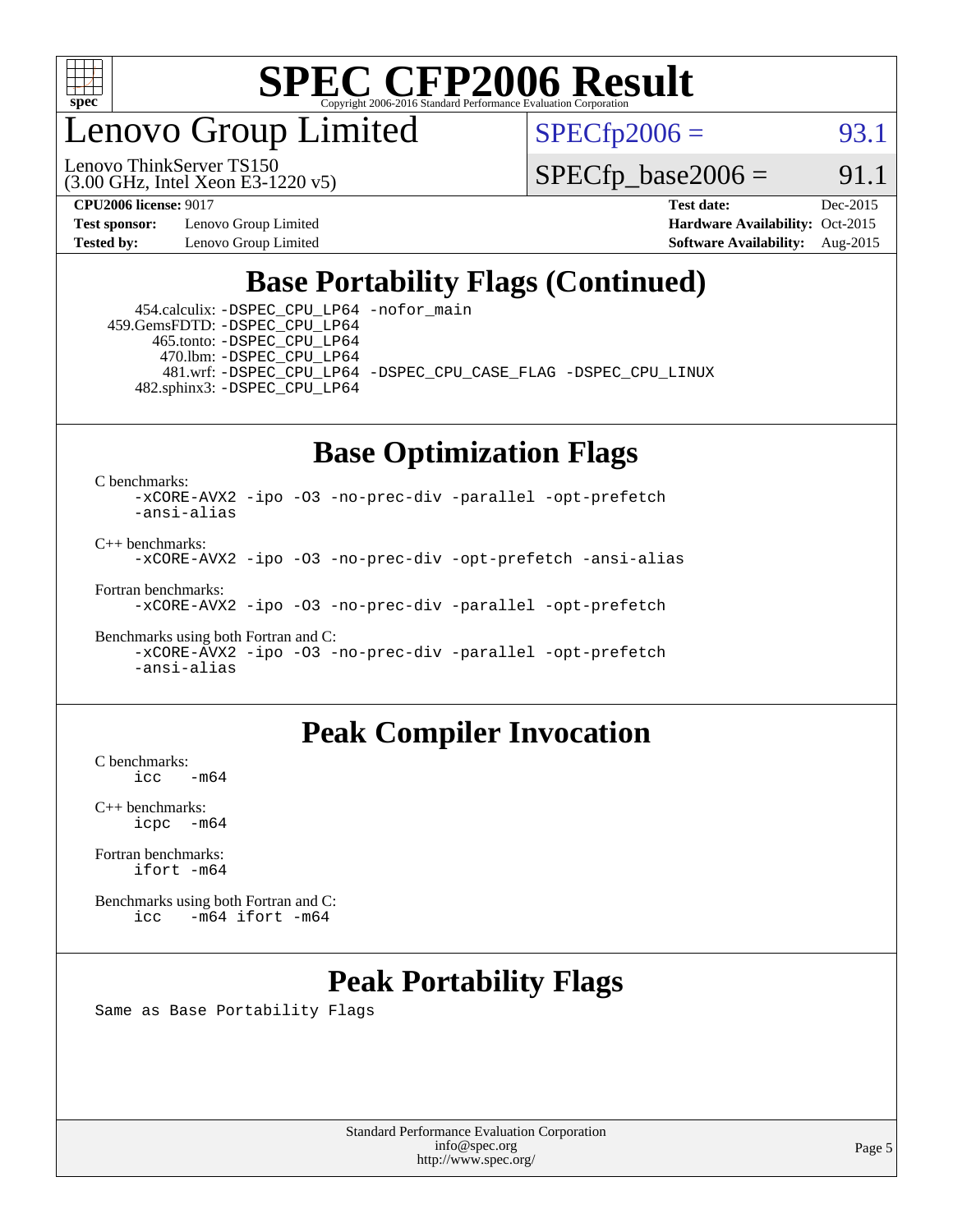

## enovo Group Limited

 $SPECTp2006 = 93.1$ 

(3.00 GHz, Intel Xeon E3-1220 v5) Lenovo ThinkServer TS150

**[Test sponsor:](http://www.spec.org/auto/cpu2006/Docs/result-fields.html#Testsponsor)** Lenovo Group Limited **[Hardware Availability:](http://www.spec.org/auto/cpu2006/Docs/result-fields.html#HardwareAvailability)** Oct-2015 **[Tested by:](http://www.spec.org/auto/cpu2006/Docs/result-fields.html#Testedby)** Lenovo Group Limited **[Software Availability:](http://www.spec.org/auto/cpu2006/Docs/result-fields.html#SoftwareAvailability)** Aug-2015

 $SPECTp\_base2006 = 91.1$ **[CPU2006 license:](http://www.spec.org/auto/cpu2006/Docs/result-fields.html#CPU2006license)** 9017 **[Test date:](http://www.spec.org/auto/cpu2006/Docs/result-fields.html#Testdate)** Dec-2015

## **[Peak Optimization Flags](http://www.spec.org/auto/cpu2006/Docs/result-fields.html#PeakOptimizationFlags)**

[C benchmarks](http://www.spec.org/auto/cpu2006/Docs/result-fields.html#Cbenchmarks):

433.milc: basepeak = yes

 $470.$ lbm: basepeak = yes

 $482$ .sphinx3: basepeak = yes

[C++ benchmarks:](http://www.spec.org/auto/cpu2006/Docs/result-fields.html#CXXbenchmarks)

 444.namd: [-xCORE-AVX2](http://www.spec.org/cpu2006/results/res2016q1/cpu2006-20160125-38868.flags.html#user_peakPASS2_CXXFLAGSPASS2_LDFLAGS444_namd_f-xAVX2_5f5fc0cbe2c9f62c816d3e45806c70d7)(pass 2) [-prof-gen:threadsafe](http://www.spec.org/cpu2006/results/res2016q1/cpu2006-20160125-38868.flags.html#user_peakPASS1_CXXFLAGSPASS1_LDFLAGS444_namd_prof_gen_21a26eb79f378b550acd7bec9fe4467a)(pass 1)  $-i\text{po}(pass 2) -03(pass 2) -no-prec-div(pass 2)$  $-i\text{po}(pass 2) -03(pass 2) -no-prec-div(pass 2)$  $-i\text{po}(pass 2) -03(pass 2) -no-prec-div(pass 2)$ [-par-num-threads=1](http://www.spec.org/cpu2006/results/res2016q1/cpu2006-20160125-38868.flags.html#user_peakPASS1_CXXFLAGSPASS1_LDFLAGS444_namd_par_num_threads_786a6ff141b4e9e90432e998842df6c2)(pass 1) [-prof-use](http://www.spec.org/cpu2006/results/res2016q1/cpu2006-20160125-38868.flags.html#user_peakPASS2_CXXFLAGSPASS2_LDFLAGS444_namd_prof_use_bccf7792157ff70d64e32fe3e1250b55)(pass 2) [-fno-alias](http://www.spec.org/cpu2006/results/res2016q1/cpu2006-20160125-38868.flags.html#user_peakCXXOPTIMIZEOPTIMIZE444_namd_f-no-alias_694e77f6c5a51e658e82ccff53a9e63a) [-auto-ilp32](http://www.spec.org/cpu2006/results/res2016q1/cpu2006-20160125-38868.flags.html#user_peakCXXOPTIMIZE444_namd_f-auto-ilp32)

 $447$ .dealII: basepeak = yes

450.soplex: basepeak = yes

```
 453.povray: -xCORE-AVX2(pass 2) -prof-gen:threadsafe(pass 1)
        -no-prec-div(pass 2)-par-num-threads=1(pass 1) -prof-use(pass 2) -unroll4
        -ansi-alias
```
[Fortran benchmarks](http://www.spec.org/auto/cpu2006/Docs/result-fields.html#Fortranbenchmarks):

 $410.bwaves: basepeak = yes$  416.gamess: [-xCORE-AVX2](http://www.spec.org/cpu2006/results/res2016q1/cpu2006-20160125-38868.flags.html#user_peakPASS2_FFLAGSPASS2_LDFLAGS416_gamess_f-xAVX2_5f5fc0cbe2c9f62c816d3e45806c70d7)(pass 2) [-prof-gen:threadsafe](http://www.spec.org/cpu2006/results/res2016q1/cpu2006-20160125-38868.flags.html#user_peakPASS1_FFLAGSPASS1_LDFLAGS416_gamess_prof_gen_21a26eb79f378b550acd7bec9fe4467a)(pass 1)  $-i\text{po}(pass 2) -\text{O3}(pass 2)$  [-no-prec-div](http://www.spec.org/cpu2006/results/res2016q1/cpu2006-20160125-38868.flags.html#user_peakPASS2_FFLAGSPASS2_LDFLAGS416_gamess_f-no-prec-div)(pass 2) [-par-num-threads=1](http://www.spec.org/cpu2006/results/res2016q1/cpu2006-20160125-38868.flags.html#user_peakPASS1_FFLAGSPASS1_LDFLAGS416_gamess_par_num_threads_786a6ff141b4e9e90432e998842df6c2)(pass 1) [-prof-use](http://www.spec.org/cpu2006/results/res2016q1/cpu2006-20160125-38868.flags.html#user_peakPASS2_FFLAGSPASS2_LDFLAGS416_gamess_prof_use_bccf7792157ff70d64e32fe3e1250b55)(pass 2) [-unroll2](http://www.spec.org/cpu2006/results/res2016q1/cpu2006-20160125-38868.flags.html#user_peakOPTIMIZE416_gamess_f-unroll_784dae83bebfb236979b41d2422d7ec2) [-inline-level=0](http://www.spec.org/cpu2006/results/res2016q1/cpu2006-20160125-38868.flags.html#user_peakOPTIMIZE416_gamess_f-inline-level_318d07a09274ad25e8d15dbfaa68ba50) [-scalar-rep-](http://www.spec.org/cpu2006/results/res2016q1/cpu2006-20160125-38868.flags.html#user_peakOPTIMIZE416_gamess_f-disablescalarrep_abbcad04450fb118e4809c81d83c8a1d)

434.zeusmp: basepeak = yes

437.leslie3d: basepeak = yes

 459.GemsFDTD: [-xCORE-AVX2](http://www.spec.org/cpu2006/results/res2016q1/cpu2006-20160125-38868.flags.html#user_peakPASS2_FFLAGSPASS2_LDFLAGS459_GemsFDTD_f-xAVX2_5f5fc0cbe2c9f62c816d3e45806c70d7)(pass 2) [-prof-gen:threadsafe](http://www.spec.org/cpu2006/results/res2016q1/cpu2006-20160125-38868.flags.html#user_peakPASS1_FFLAGSPASS1_LDFLAGS459_GemsFDTD_prof_gen_21a26eb79f378b550acd7bec9fe4467a)(pass 1)  $-i\text{po}(pass 2) -03(pass 2) -no-prec-div(pass 2)$  $-i\text{po}(pass 2) -03(pass 2) -no-prec-div(pass 2)$  $-i\text{po}(pass 2) -03(pass 2) -no-prec-div(pass 2)$ [-par-num-threads=1](http://www.spec.org/cpu2006/results/res2016q1/cpu2006-20160125-38868.flags.html#user_peakPASS1_FFLAGSPASS1_LDFLAGS459_GemsFDTD_par_num_threads_786a6ff141b4e9e90432e998842df6c2)(pass 1) [-prof-use](http://www.spec.org/cpu2006/results/res2016q1/cpu2006-20160125-38868.flags.html#user_peakPASS2_FFLAGSPASS2_LDFLAGS459_GemsFDTD_prof_use_bccf7792157ff70d64e32fe3e1250b55)(pass 2) [-unroll2](http://www.spec.org/cpu2006/results/res2016q1/cpu2006-20160125-38868.flags.html#user_peakOPTIMIZE459_GemsFDTD_f-unroll_784dae83bebfb236979b41d2422d7ec2) [-inline-level=0](http://www.spec.org/cpu2006/results/res2016q1/cpu2006-20160125-38868.flags.html#user_peakOPTIMIZE459_GemsFDTD_f-inline-level_318d07a09274ad25e8d15dbfaa68ba50) [-opt-prefetch](http://www.spec.org/cpu2006/results/res2016q1/cpu2006-20160125-38868.flags.html#user_peakOPTIMIZE459_GemsFDTD_f-opt-prefetch) [-parallel](http://www.spec.org/cpu2006/results/res2016q1/cpu2006-20160125-38868.flags.html#user_peakOPTIMIZE459_GemsFDTD_f-parallel)

 465.tonto: [-xCORE-AVX2](http://www.spec.org/cpu2006/results/res2016q1/cpu2006-20160125-38868.flags.html#user_peakPASS2_FFLAGSPASS2_LDFLAGS465_tonto_f-xAVX2_5f5fc0cbe2c9f62c816d3e45806c70d7)(pass 2) [-prof-gen:threadsafe](http://www.spec.org/cpu2006/results/res2016q1/cpu2006-20160125-38868.flags.html#user_peakPASS1_FFLAGSPASS1_LDFLAGS465_tonto_prof_gen_21a26eb79f378b550acd7bec9fe4467a)(pass 1)  $-i\text{po}(pass 2)$   $-03(pass 2)$   $-no-prec-div(pass 2)$  $-no-prec-div(pass 2)$ [-par-num-threads=1](http://www.spec.org/cpu2006/results/res2016q1/cpu2006-20160125-38868.flags.html#user_peakPASS1_FFLAGSPASS1_LDFLAGS465_tonto_par_num_threads_786a6ff141b4e9e90432e998842df6c2)(pass 1) [-prof-use](http://www.spec.org/cpu2006/results/res2016q1/cpu2006-20160125-38868.flags.html#user_peakPASS2_FFLAGSPASS2_LDFLAGS465_tonto_prof_use_bccf7792157ff70d64e32fe3e1250b55)(pass 2) [-inline-calloc](http://www.spec.org/cpu2006/results/res2016q1/cpu2006-20160125-38868.flags.html#user_peakOPTIMIZE465_tonto_f-inline-calloc) [-opt-malloc-options=3](http://www.spec.org/cpu2006/results/res2016q1/cpu2006-20160125-38868.flags.html#user_peakOPTIMIZE465_tonto_f-opt-malloc-options_13ab9b803cf986b4ee62f0a5998c2238) [-auto](http://www.spec.org/cpu2006/results/res2016q1/cpu2006-20160125-38868.flags.html#user_peakOPTIMIZE465_tonto_f-auto) [-unroll4](http://www.spec.org/cpu2006/results/res2016q1/cpu2006-20160125-38868.flags.html#user_peakOPTIMIZE465_tonto_f-unroll_4e5e4ed65b7fd20bdcd365bec371b81f)

[Benchmarks using both Fortran and C](http://www.spec.org/auto/cpu2006/Docs/result-fields.html#BenchmarksusingbothFortranandC):

Continued on next page

| <b>Standard Performance Evaluation Corporation</b> |
|----------------------------------------------------|
| info@spec.org                                      |
| http://www.spec.org/                               |